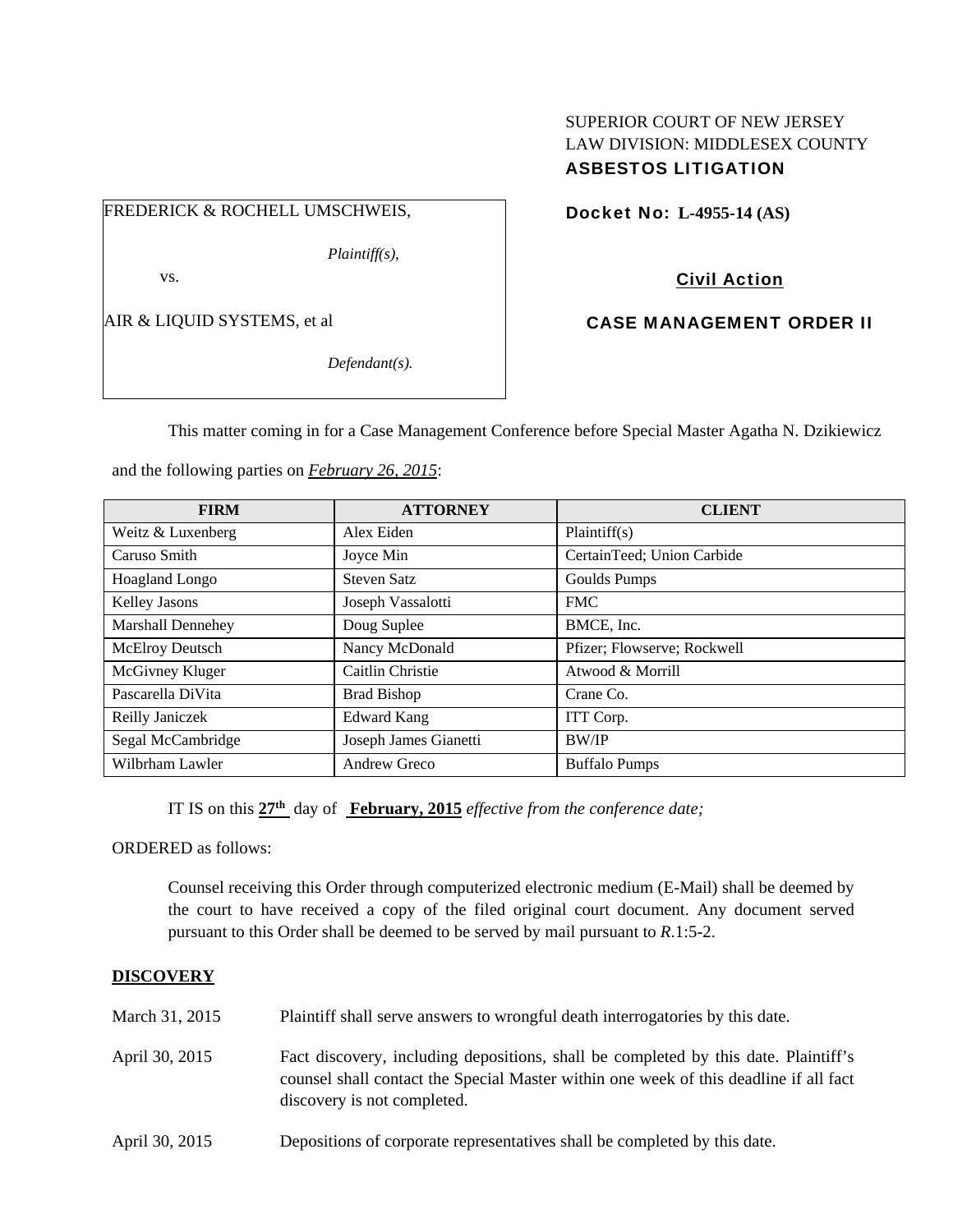## **EARLY SETTLEMENT**

May 8, 2015 Settlement demands shall be served on all counsel and the Special Master by this date.

## **SUMMARY JUDGMENT MOTION PRACTICE**

- July 10, 2015 Summary judgment motions shall be filed no later than this date.
- August 7, 2015 Last return date for summary judgment motions.

#### **MEDICAL DEFENSE**

- June 30, 2015 Plaintiff shall serve medical expert reports, including wrongful death report, by this date.
- June 30, 2015 Plaintiff is to arrange for the transfer of pathology specimens and x-rays, if any, by this date.
- September 30, 2015 Defendants shall identify its medical experts and serve medical expert reports, if any, by this date. **In addition, defendants shall notify plaintiff's counsel (as well as all counsel of record) of a joinder in an expert medical defense by this date.**

#### **LIABILITY EXPERT REPORTS**

- June 30, 2015 Plaintiff shall identify its liability experts and serve liability expert reports or a certified expert statement by this date or waive any opportunity to rely on liability expert testimony.
- September 30, 2015 Defendants shall identify its liability experts and serve liability expert reports, if any, by this date or waive any opportunity to rely on liability expert testimony.

## **ECONOMIST EXPERT REPORTS**

- June 30, 2015 Plaintiff shall identify its expert economists and serve expert economist report(s), if any, by this date or waive any opportunity to rely on economic expert testimony.
- September 30, 2015 Defendants shall identify its expert economists and serve expert economist report(s), if any, by this date or waive any opportunity to rely on economic expert testimony.

#### **EXPERT DEPOSITIONS**

October 16, 2015 Expert depositions shall be completed by this date. To the extent that plaintiff and defendant generic experts have been deposed before, the parties seeking that deposition in this case must file an application before the Special Master and demonstrate the necessity for that deposition. To the extent possible, documents requested in a deposition notice directed to an expert shall be produced three days in advance of the expert deposition. The expert shall not be required to produce documents that are readily accessible in the public domain.

\_\_\_\_\_\_\_\_\_\_\_\_\_\_\_\_\_\_\_\_\_\_\_\_\_\_\_\_\_\_\_\_\_\_\_\_\_\_\_\_\_\_\_\_\_\_\_\_\_\_\_\_\_\_\_\_\_\_\_\_\_\_\_\_\_\_\_\_\_\_\_\_\_\_\_\_\_\_\_\_\_\_\_\_\_\_\_\_\_\_\_\_\_\_\_\_\_\_\_\_\_\_\_\_\_\_\_\_\_\_